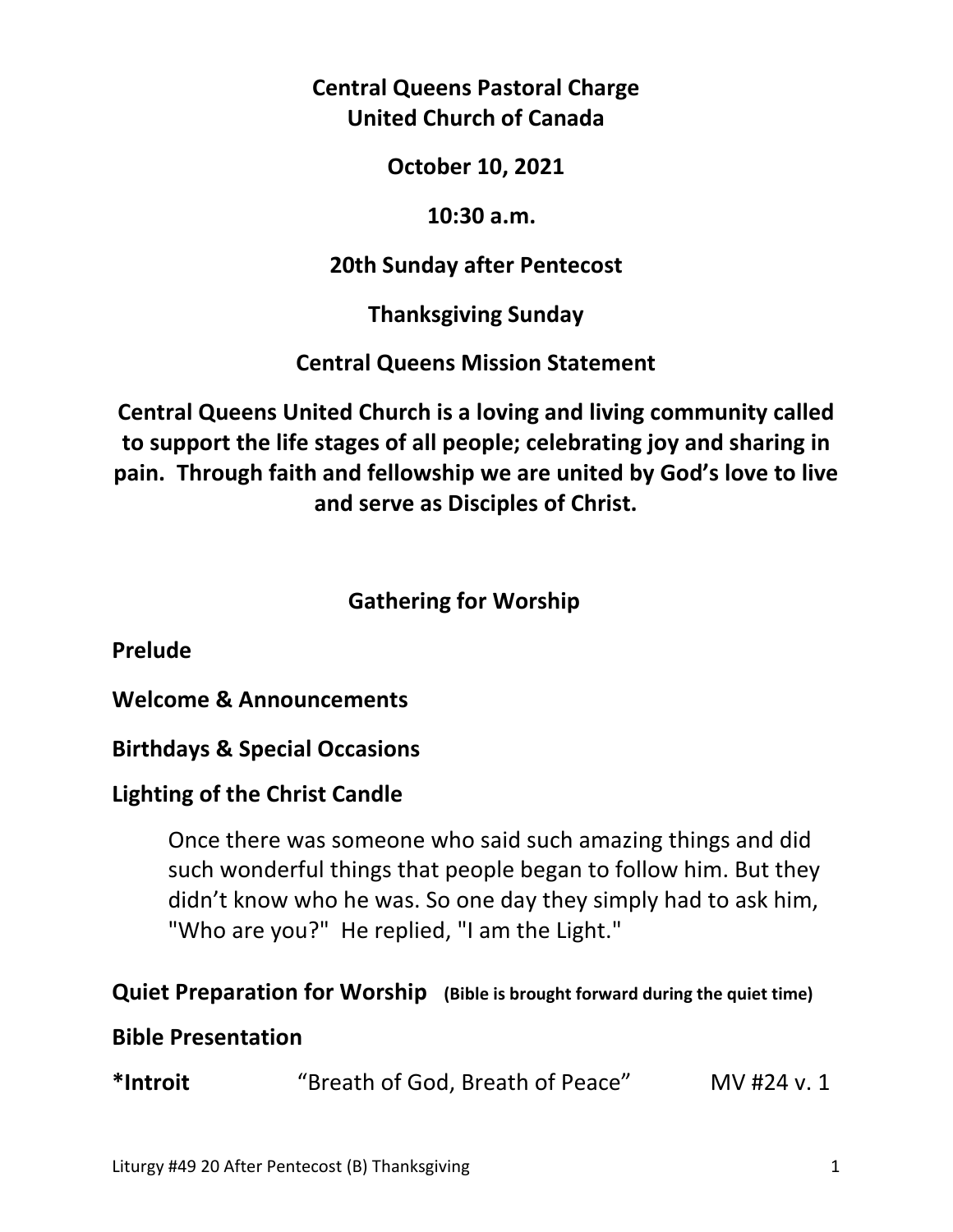## **\*Call to Worship**

 From the eagles' aerie, to the fishes' deep –  **from the colour drenched leaves, to the rain drenched street –**  with our lips, with our hearts, with our hands, with our feet –  **we sing out, "ALLELUIA!" we laugh out, "HOSANNA!" we shout out, "THANK YOU, LOVING GOD!"** 

 For all that was.  **For all that is.**  For all that will be.  **Alleluia. Hosanna! THANK YOU, LOVING GOD!** 

 For all that we were.  **For all that we are.**  For all that we could be!  **Alleluia. Hosanna! THANK YOU, LOVING GOD!** 

 So, together we sing…  **Let it be.**  Together we say…  **May it always be so.**  Together we shout…  **AMEN!**  *Written by Richard Bott (Vancouver, B.C.), and posted on Gifts in Open Hands.* 

**\*Hymn** "For the Beauty of the Earth" VU #226

### **Prayer of Approach**

Hot showers in the morning, and cool breezes in the evening; work that provides for our families, and abundance that makes us generous;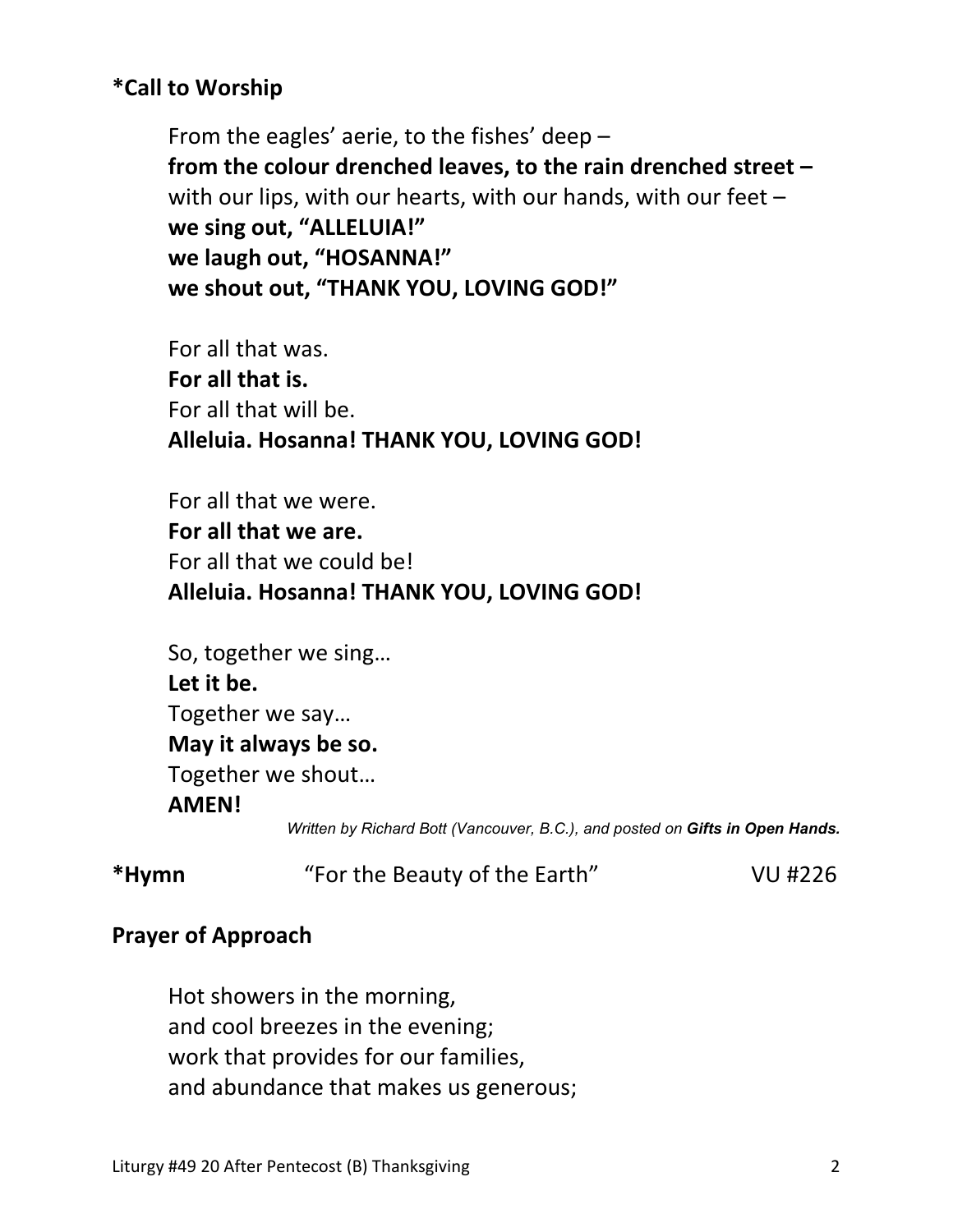funny jokes told by third graders, and the silent tears of a grandmother lost in her childhood forever.

#### **These blessings are ours, Joy of creation.**

 Teachers who patiently help us with our math, and mentors who keep us on the right path; friends who clear off sidewalks before we awaken, and employers whose hearts are greater than their profits; piano teachers who smile at our repeated mistakes, coaches who teach us (one more time) how to curl the puck into the goal.

## **These blessings are ours, Servant of Joy.**

 Dogs who bounce us awake early in the morning and cats who lullaby us to sleep at night; grandfathers who teach us how to whittle and sisters who give up a day to babysit; little boys who always forget to wipe their mouths and people who always remember to say "thank you."

### **These blessings are ours, Joyous Spirit.**

God in community, Holy in One,  **Thanksgiving is in every word we speak.** 

With Jesus, we share in the ancient prayer…

### **Lord's Prayer**

**Our Father, who art in heaven, hallowed be thy name.**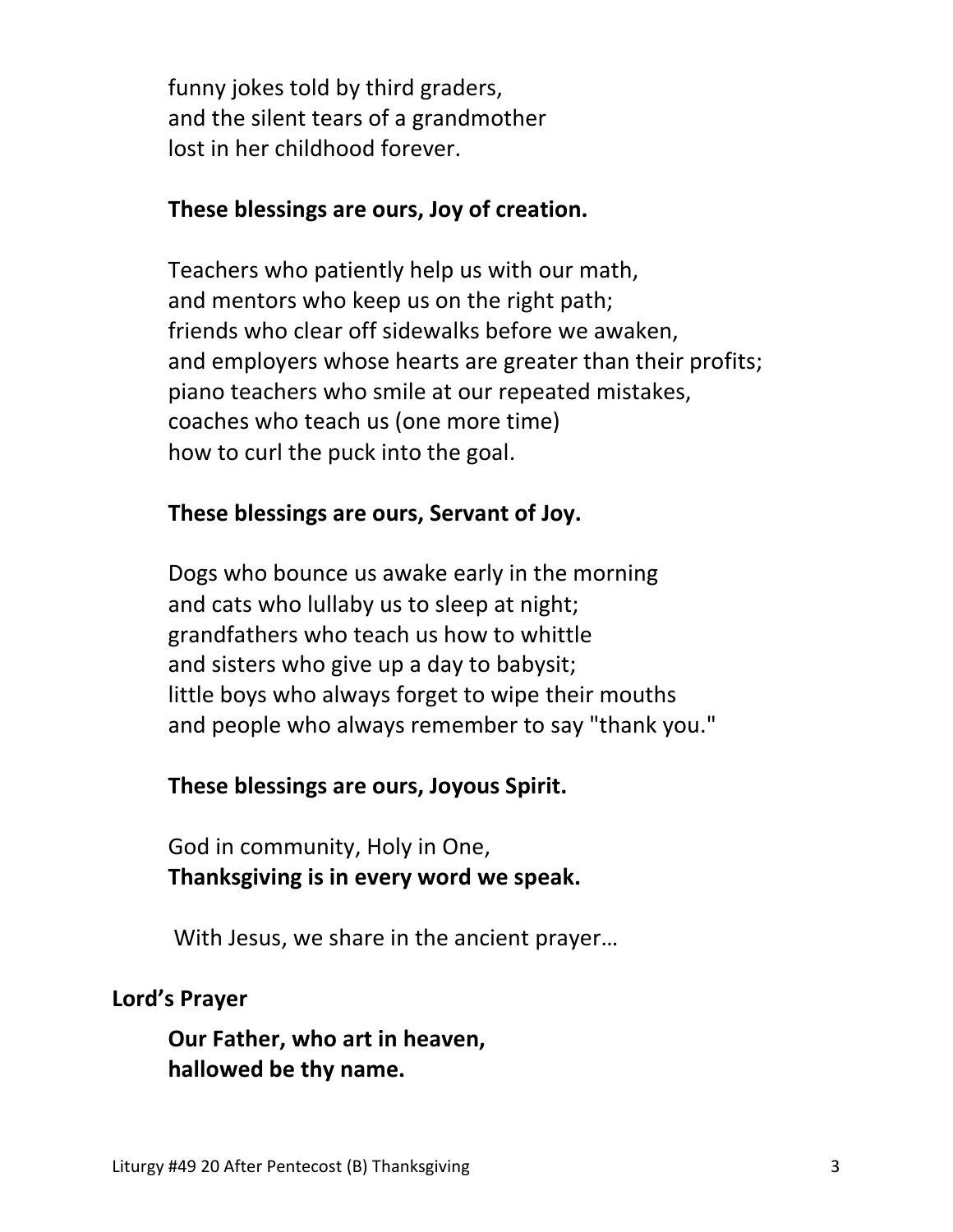**Thy Kingdom come, thy will be done on earth, as it is in heaven. Give us this day our daily bread; and forgive us our trespasses, as we forgive those who trespass against us; and lead us not into temptation, but deliver us from evil. For thine is the kingdom, the power, and the glory, for ever and ever. Amen.** 

|       | <b>Responsive</b> Psalm 126                             | <b>VU #850</b> |
|-------|---------------------------------------------------------|----------------|
| *Hymn | "Praise the Lord with the Sound of Trumpet" VU #245 v.1 |                |

#### **All God's Children**

**\*Hymn** "Praise the Lord with the Sound of Trumpet" VU #245 v.2

#### **Presentation of Our Gifts**

#### **Offertory Invitation**

 At this time of harvest, we celebrate the gifts of God's good earth which sustain us. Yet this year we know in some places, harvests will not be plentiful. In every community, neighbours still struggle to recover from what has been lost during the pandemic. So today we offer what we have to share, grateful for God's gifts large and small, praying they will make a difference in difficult times, trusting that God goes with us, whatever we face.

| <b>Offertory</b> | "For the Fruit of All Creation" | VU# 227 v.1 |
|------------------|---------------------------------|-------------|
|------------------|---------------------------------|-------------|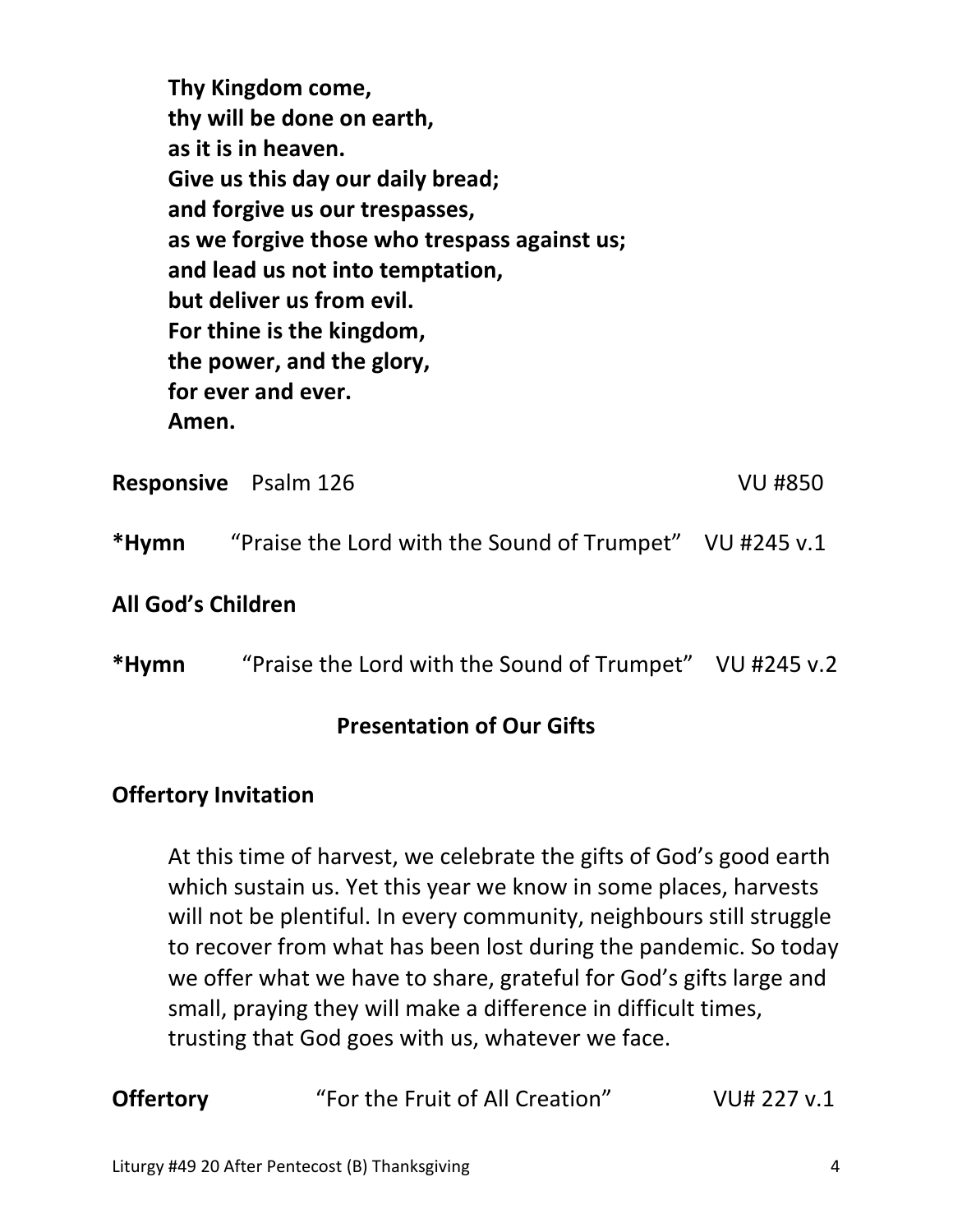**\*Presentation of Offering** 

### **\*Offertory Prayer**

 **As you refresh us with all your gifts, God of Joy, we offer our gifts so that others might be touched by your grace, fed by the gifts of your creation, clothed in the generousness of your compassion and embraced in your loving arms. Amen.** 

### **Listening for the Word**

#### **Sacred Word**

#### **Joel 2:21–27**

Do not fear, O soil; be glad and rejoice, for the LORD has done great things! Do not fear, you animals of the field, for the pastures of the wilderness are green; the tree bears its fruit, the fig tree and vine give their full yield.

O children of Zion, be glad and rejoice in the LORD your God; for God has given the early rain for your vindication, poured down for you abundant rain, the early and the later rain, as before. The threshing floors shall be full of grain, the vats shall overflow with wine and oil.

I will repay you for the years that the swarming locust has eaten,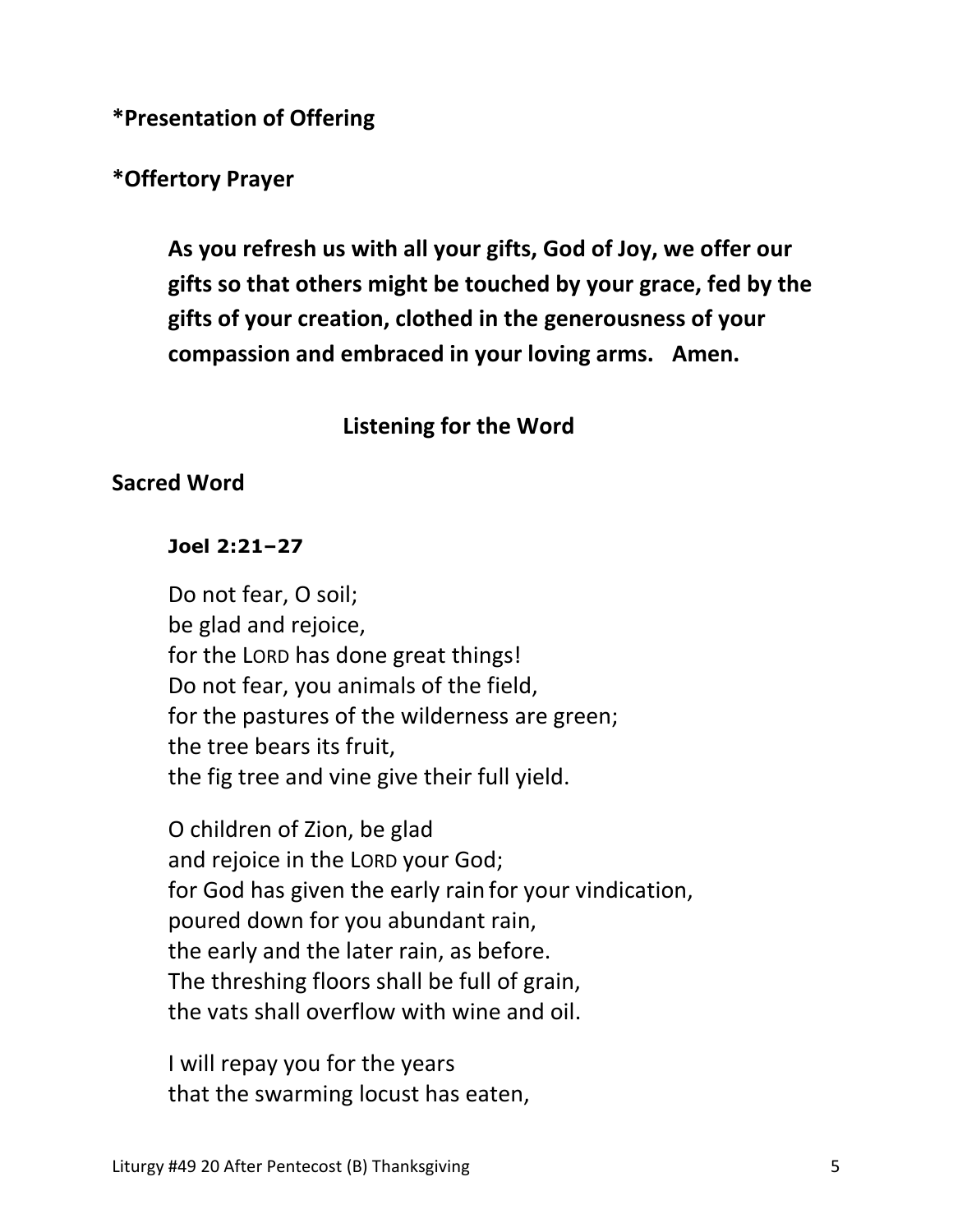the hopper, the destroyer, and the cutter, my great army, which I sent against you.

You shall eat in plenty and be satisfied, and praise the name of the LORD your God, who has dealt wondrously with you. And my people shall never again be put to shame. You shall know that I am in the midst of Israel, and that I, the LORD, am your God and there is no other. And my people shall never again be put to shame.

#### **Matthew 6:25–33**

 "Therefore I tell you, do not worry about your life, what you will eat or what you will drink, or about your body, what you will wear. Is not life more than food, and the body more than clothing? Look at the birds of the air; they neither sow nor reap nor gather into barns, and yet our gracious God feeds them. Are you not of more value than they? And can any of you by worrying add a single hour to your span of life? And why do you worry about clothing? Consider the lilies of the field, how they grow; they neither toil nor spin, yet I tell you, even Solomon in all his glory was not clothed like one of these. But if God so clothes the grass of the field, which is alive today and tomorrow is thrown into the oven, will God not much more clothe you—you of little faith? Therefore do not worry, saying, 'What will we eat?' or 'What will we drink?' or 'What will we wear?' For it is the Gentiles who strive for all these things; and indeed your loving - caring God knows that you need all these things. But strive first for the kingdom of God and God's righteousness, and all these things will be given to you as well.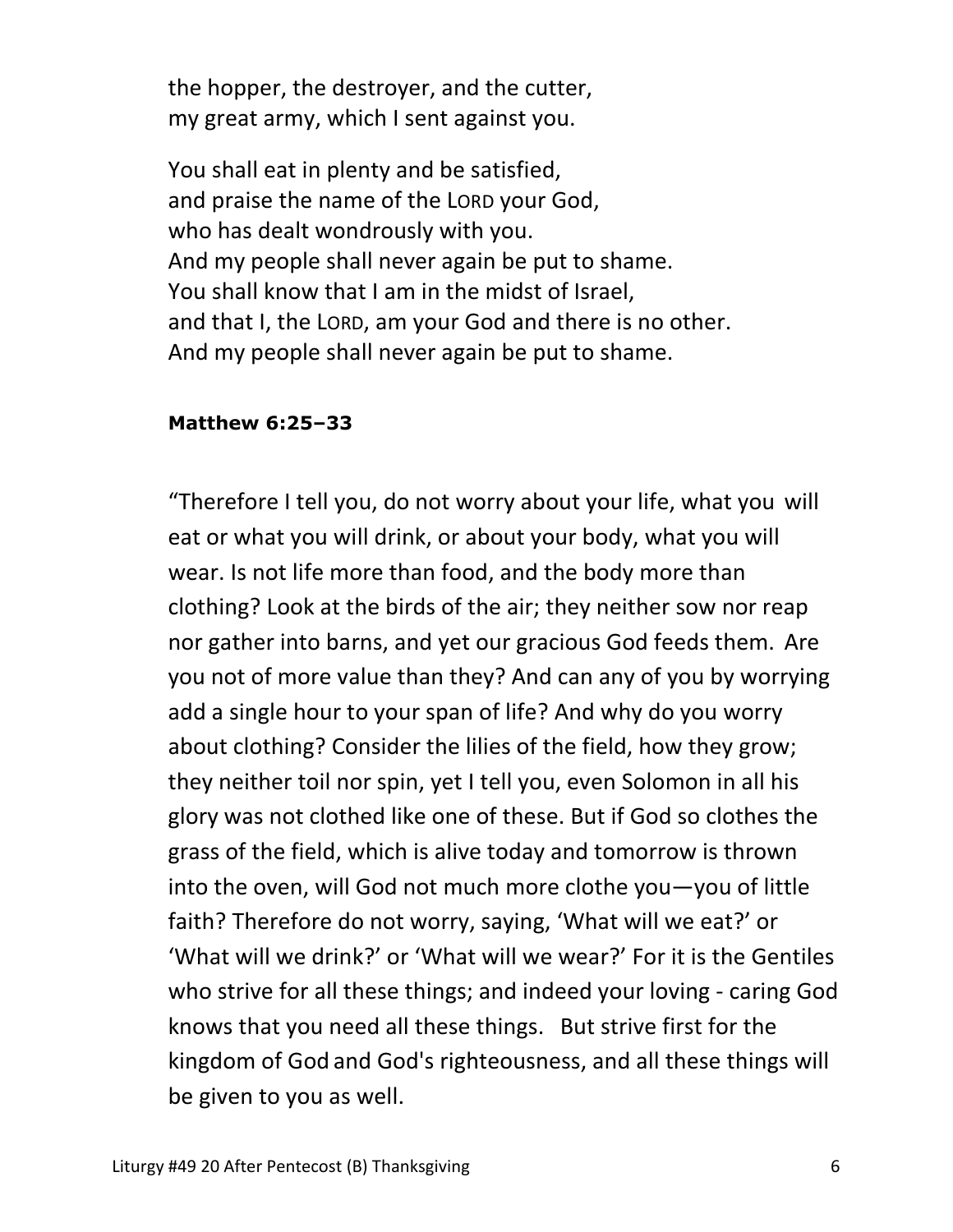### **Anthem**

**Sermon** 

### **Reflective Music**

### **Prayer - Prayer Litany: A generous Harvest**

 God, source of all life, the northern autumn is all around us now, beautiful in scarlet and gold. We have heard the Spirit of God in the rustling leaves and the rush of water, and we are so grateful for a generous harvest, for seeds of many kinds, sown and multiplied, for the sufficiency we enjoy.

 *Sung (Taizé): Bless the Lord, my soul and bless God's holy name. Bless the Lord, my soul, who leads us into life.*

Creator God,

 we are so grateful for the creation which nourishes and sustains all that lives. Renew in us the sense of its value that we may not squander its riches, or so bend it to our will that we find we have destroyed it.

 *Sung (Taizé): Bless the Lord, my soul and bless God's holy name. Bless the Lord, my soul,*